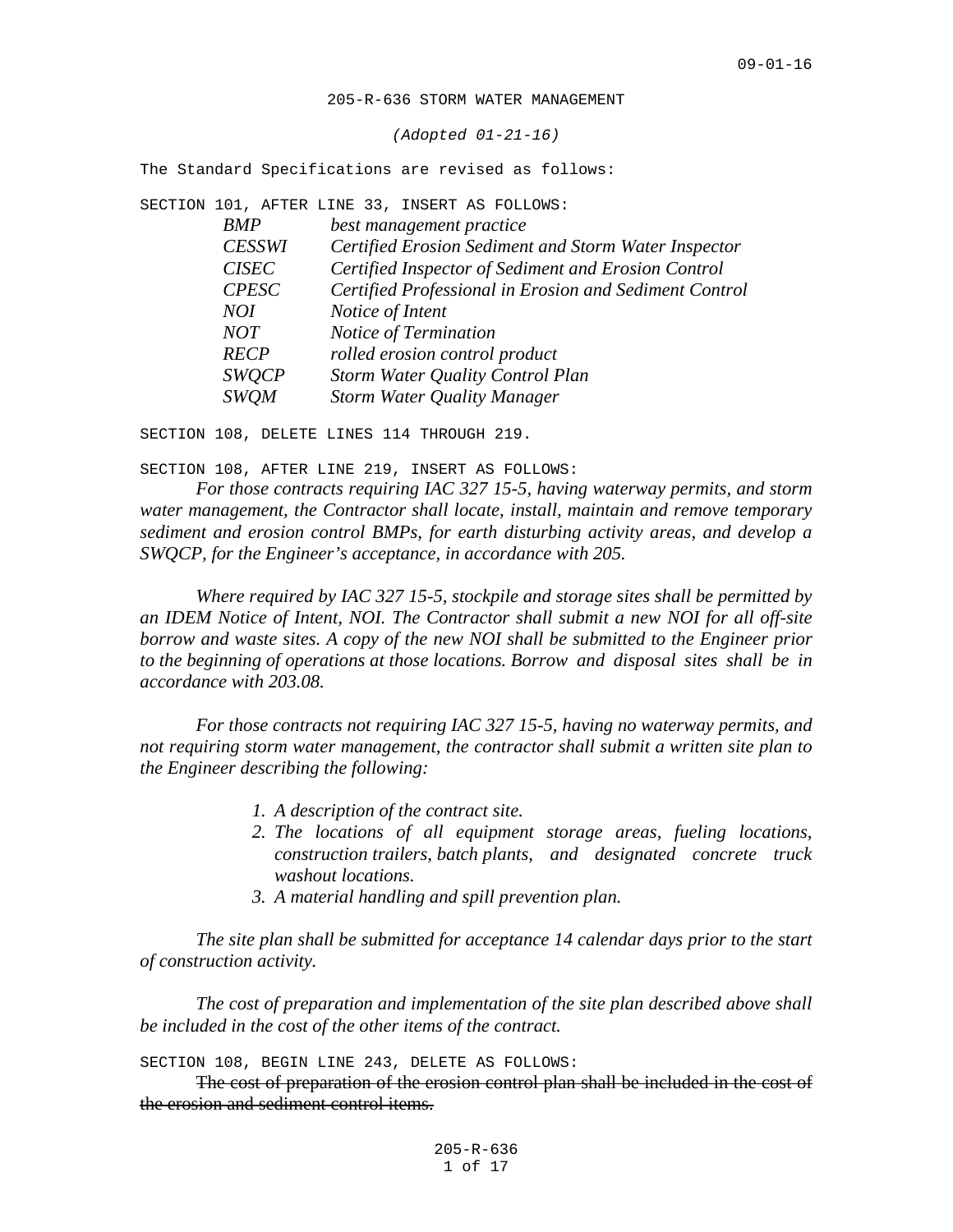SECTION 109, BEGIN LINE 808, DELETE AND INSERT AS FOLLOWS:

**(g) Erosion and Sediment Control, E&SC***Storm Water Management* Quality adjustments will be calculated in accordance with 205.08.

SECTION 205, DELETE LINES 1 THROUGH 516.

SECTION 205, BEGIN LINE 1, INSERT AS FOLLOWS: *SECTION 205 - STORM WATER MANAGEMENT*

## *205.01 Description*

*This work shall consist of furnishing, installing, maintaining, and removing storm water management measures in accordance with the Department's Design SWPPP, the submitted and accepted Contractor developed SWQCP, and 105.03.*

## *MATERIALS*

#### *205.02 Materials*

*Materials shall be in accordance with the following:*

| Manufactured Surface Protection Products205.04 $(c)$                     |  |
|--------------------------------------------------------------------------|--|
|                                                                          |  |
|                                                                          |  |
|                                                                          |  |
|                                                                          |  |
|                                                                          |  |
|                                                                          |  |
|                                                                          |  |
|                                                                          |  |
|                                                                          |  |
| *The minimum depth does not apply. Straw bales shall not weigh less than |  |
| 35 lb. Bales shall be bound with wire or nylon twine.                    |  |

### *CONSTRUCTION REQUIREMENTS*

#### *205.03 General Requirements*

*The Contractor shall locate, install, maintain and remove storm water management control BMPs for earth disturbing activity areas, and develop a SWQCP, in accordance with IAC 327 15-5. The Contractor's SWQCP shall be a required contract specific component to the Department's Design SWPPP. The submitted and accepted Contractor's SWQCP and the Department's Design SWPPP shall work in coordination with each other to complete the requirements of IAC 327 15-5.*

#### *(a) Storm Water Quality Control Plan Development*

205-R-636 *The Contractor's SWQCP shall be developed by a professional engineer who holds a current CPESC or CPESC In-Training certification or approved equivalent. The*

2 of 17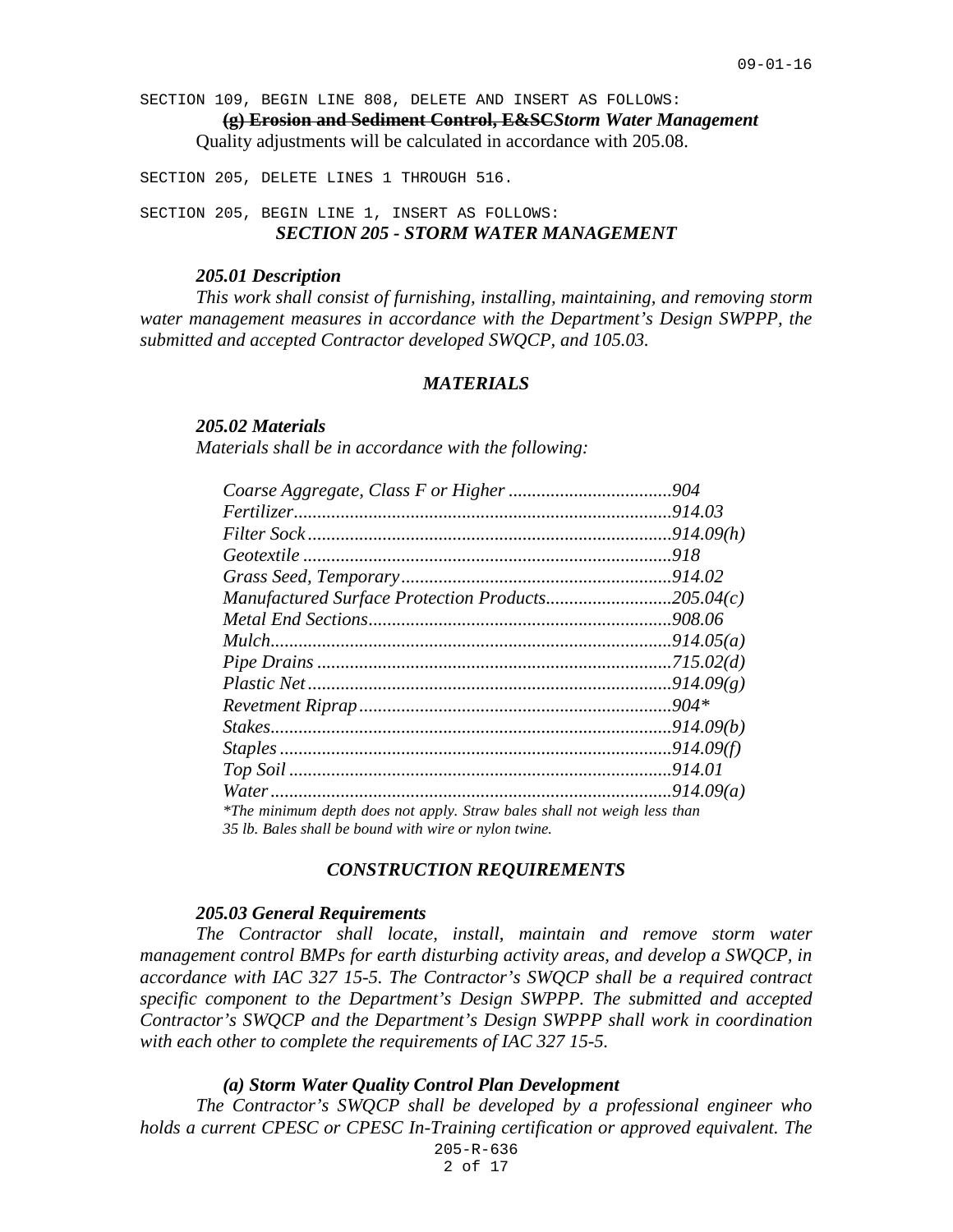*SWQCP developer shall be familiar with the project site and be able to develop the SWQCP in accordance with the site conditions. In the event of conflict between requirements, pollution control laws, rules, or regulations of other Federal, State or local agencies, the Contractor's SWQCP shall adhere to the more restrictive laws, rules, or regulations. The SWQCP developer shall issue clarifications, correct errors and omissions, and revise the SWQCP as required. The Contractor's SWQCP shall be stamped by the SWQCP developer as defined above.*

*The Contractor shall develop the project SWQCP for all applicable storm water management measures in accordance with 327 IAC 15-5, Chapter 205 of the Indiana Department of Transportation Design Manual, the IDEM "Indiana Storm Water Quality Manual", ITM 803, and all other applicable contract documents.* 

*The Contractor's SWQCP shall incorporate all narrative information, plan sheets, and implementation information necessary for storm water management utilized for the project. The SWQCP shall include any revisions to the Department's Design SWPPP and the plans to comply with all known permit requirements applicable to the construction phase of the project included in the NOI, 401 and 404 permits, and all other permits as well as those required by the Contractor in accordance with 107.01 and 205.03(c).*

*A copy of the Contractor's offsite operations NOI for items such as offsite stockpiles, borrow sites, waste sites, or storage areas shall be submitted to the Engineer prior to operations at those sites.*

*Electronic files of any plan sheets and narratives shall be provided in .pdf format.*

*The Contractor may elect to prepare and submit the SWQCP in multiple phases. The first phase of the SWQCP shall show the location, installation, and maintenance of storm water management BMPs for the existing topography of the project during clearing activities and prior to earth disturbing activities for the remaining construction. The first phase of the SWQCP shall be submitted prior to subsequent phases. Additional phases shall show the progression from the existing topography to the final grade and shall be submitted for review prior to earth disturbing activity for that phase. Each phase of the SWQCP shall be modified to meet existing field conditions as needed.*

If a governmental agency or a local governmental authority finds a violation of *NPDES or any other surface water permits provided in the bid documents, or any BMPs are incomplete, or the Contractor's SWQCP is incomplete, full responsibility shall be borne by the Contractor to make corrections. In addition if an assessment, damage judgment or finding, agreed order, fine, or any other expense for a violation of the contract requirements is leveled against the Department, the Contractor shall reimburse the State for that amount within 30 days. The Contractor agrees to indemnify and hold harmless the Department and will reimburse the Department for any assessments, damage judgments or finding, fine, penalty or other expense relating to this portion of the contract. The Department may withhold the amount owed from the Contractor's subsequent pay estimates. Delays caused by stop work orders from regulatory agencies, suspension of work orders from the Department, or any other delays caused by*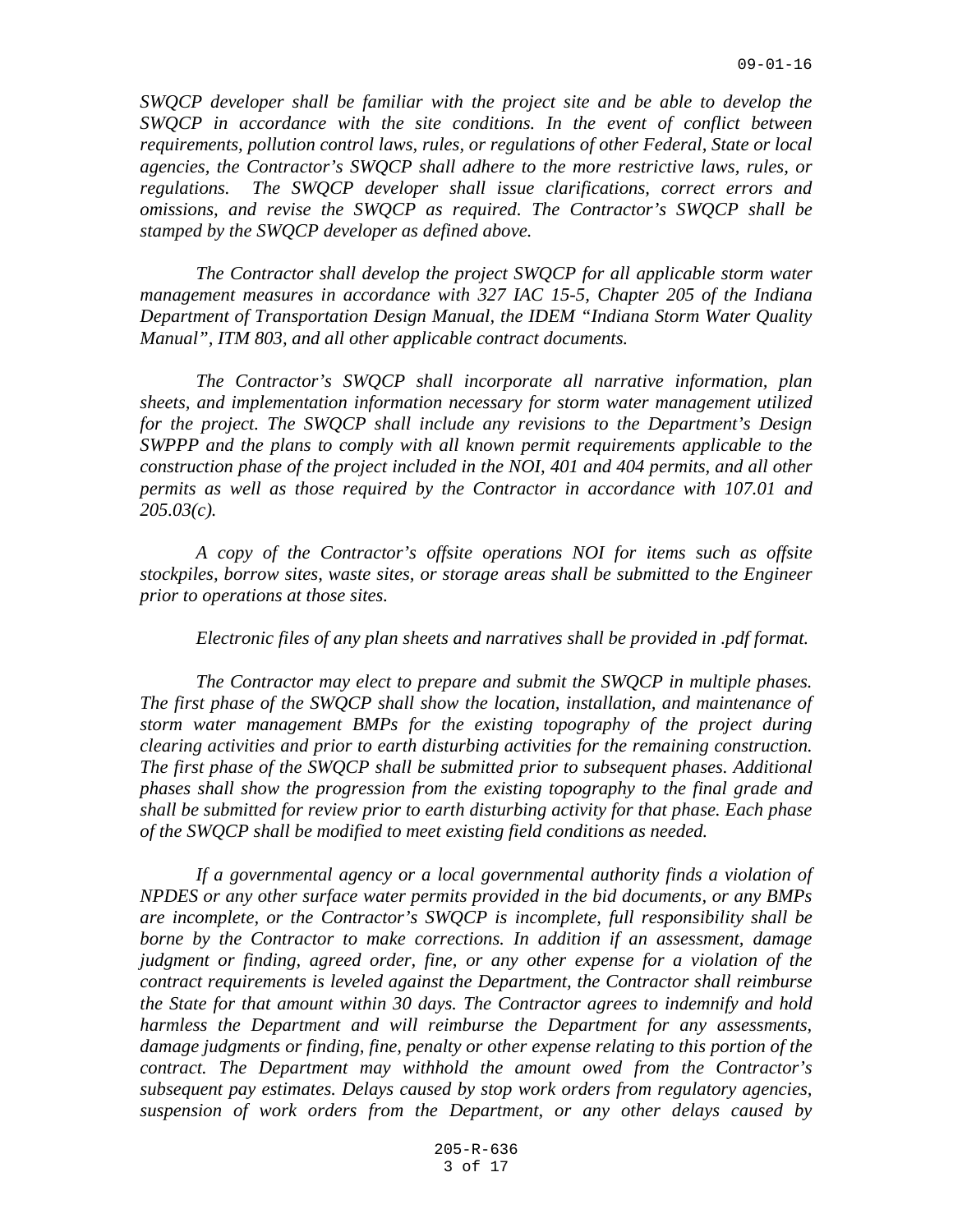*inadequate submittals or implementation will be considered Non-Excusable Delays in accordance with 108.08(c).*

## *(b) Storm Water Quality Manager*

*The Contractor shall designate one person as the contract SWQM. The designated individual shall be trained as a level 1 or level 2 SWQM as indicated within the contract documents. The SWQM training level shall meet or exceed the level required within the contract documents.*

#### *1. Level 1 SWQM*

*A level 1 SWQM shall have successfully completed the Department's Construction Storm Water Training course and hold a current training verification document for that course.*

### *2. Level 2 SWQM*

*A level 2 SWQM shall meet the requirements of 205.03(b)1, and hold a current certification as a CESSWI, or a CESSWI In-Training, or a CISEC, or a CISEC In-Training, or a CPESC, or a CPESC In-Training, or an approved equivalent.*

*The SWQM shall be responsible for ensuring that the Contractor's SWQCP has been submitted for review prior to implementation. The SWQM shall also be in responsible charge of the implementation of the Contractor's SWQCP. Implementation of the SWQCP includes installation, maintenance, and removal of all storm water management measures. The SWQM shall also be in responsible charge of the weekly and post-event inspections. The inspections shall be documented using the Storm Water, Erosion, and Sediment Control Inspection Report form. The copy of the form is available on the Department's website or provided by the Engineer.*

*The SWQM shall attend the pre-construction conference and at least one contract scheduling meeting per calendar month. The SQWM shall accompany personnel from IDEM or other governmental agencies, as required, during site visits by those agencies. The name of the SWQM shall be furnished to the Engineer at, or prior to, the preconstruction conference. If the designated individual is replaced during the contract, the replacement shall be designated, and notification given to the Engineer within 24 hours.*

#### *(c) Storm Water Quality Control Plan Content*

*The Contractor's developed SWQCP shall include the processes and procedures of how the Contractor intends to meet the requirements as outlined in this section and in accordance with ITM 803, Contractor Quality Control Plan for Storm Water.*

*Any individual phase of the SWQCP shall be submitted to the Engineer for review a minimum of 14 calendar days prior to commencing earth disturbing activities for that phase. Upon receipt, the Engineer will perform a review of the submitted phase of the SWQCP within 14 calendar days for acceptance.*

*At a minimum, the SWQCP shall include the following:*

*1. Description of the site.*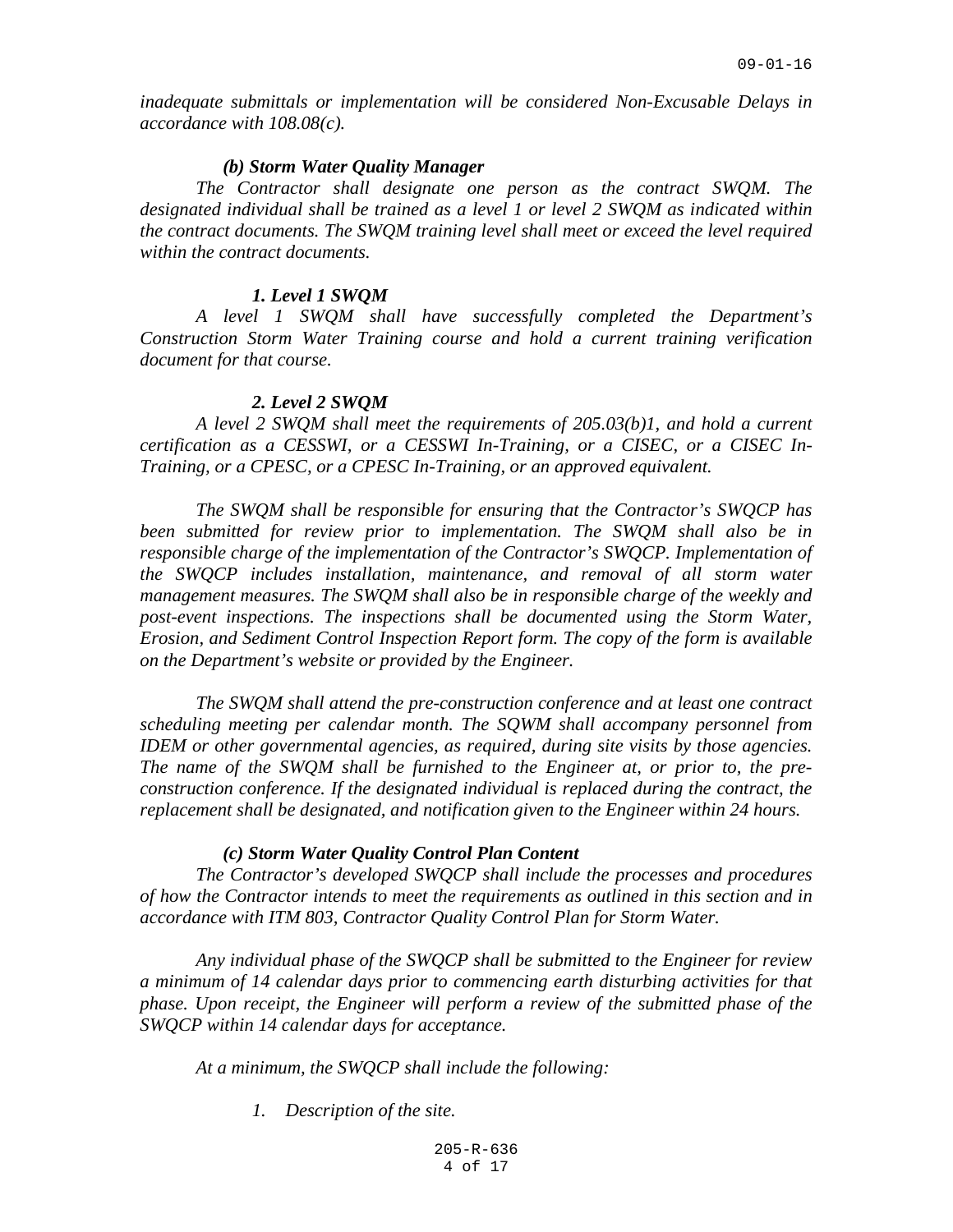- *2. Locations of all proposed top soil stockpiles.*
- *3. Locations of all proposed equipment storage areas, fueling locations, construction trailers, batch plants, and designated concrete truck washout areas.*
- *4. Proposed construction sequence and phasing of storm water management measures including plans for installation, maintenance, and removal of BMPs.*
- *5. Locations and design flow from offsite areas that drain onto project limits. The SWQCP design shall include BMPs properly sized and placed to accommodate runoff from outside of the project limits and the drainage quantity from within the project limits.*
- *6. Locations of all construction entrances where vehicles and equipment will enter and exit the site.*
- *7. Material handling and spill prevention plan.*
- *8. Statements that the storm water management measures for the project shall, at a minimum, be inspected on a weekly basis and within 24 h of every 1/2 in. rain event.*
- *9. Provisions to ensure that pollutants such as fuels, lubricants, asphalt, sewage, wash water, or waste from concrete mixing operations, and other harmful materials shall not be discharged into existing bodies of water.*
- *10. Provisions to ensure that all applicable regulations and statutes relating to the prevention and abatement of pollution shall be complied with in the performance of the contract.*
- *11. Statements that all appropriate storm water management items shall be in place prior to disturbing the project site.*

*When Waters of the United States are located within the project limits the following shall also be addressed in the SWQCP:*

- *1. A method for delineating the boundaries of the Waters of the United States as shown on the plans.*
- *2. A method for conducting work located in or adjacent to bodies of water, and how the work in those locations shall be conducted in compliance with all conditions within the project 401, and 404 permits.*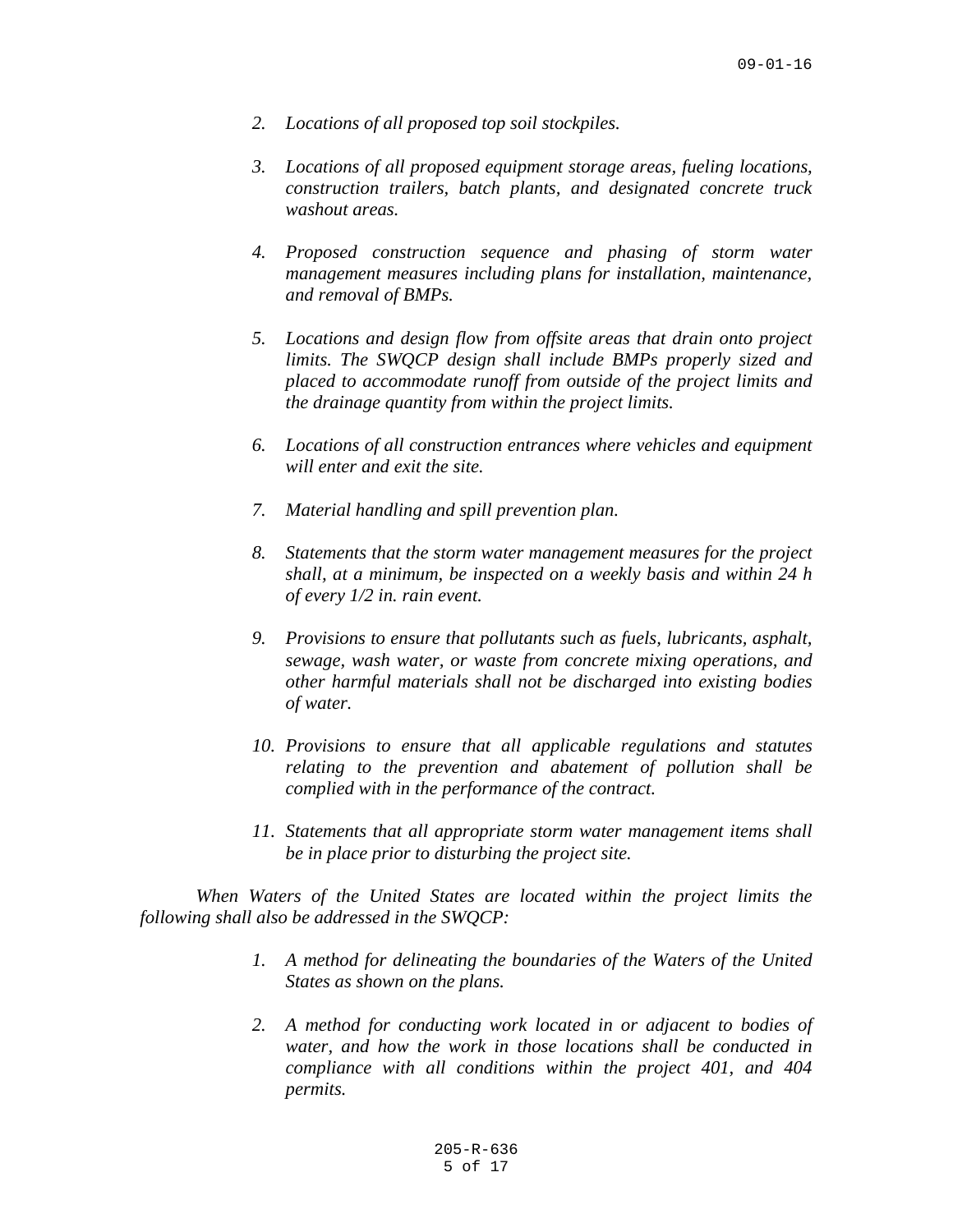### *(d) Temporary Storm Water Management Features*

*Temporary storm water management measures shall be placed as soon as practicable. Perimeter protection and sediment traps shall be installed prior to beginning earth disturbing activities. Pipe end sections and anchors shall be installed when the structure is installed. If the pipe end sections or anchors cannot be placed at the same time, temporary riprap splashpads shall be placed at the outlets of the pipes until end sections or anchors can be installed.*

*Adjustments of the storm water management measures shall be made to satisfy field conditions and shall be subject to the Engineer's approval. Adjustments made to meet field conditions shall be made as soon as practicable and shall be maintained as necessary.*

*The Contractor shall provide a stable construction entrance at the points where construction traffic will enter onto an existing road. Where there is insufficient space for a stable construction entrance, other measures shall be taken to prevent the tracking of sediment onto the pavement. These temporary entrances shall be the responsibility of the Contractor to completely install, maintain, and remove.*

*The Contractor shall provide concrete washout facilities of adequate capacity in accordance with project requirements. The concrete washout shall be located as far from surface waters as practical, and shall be able to contain all liquid and solid material from concrete truck or mixer washing operations without contacting or contaminating the ground.*

*The installation of storm water management measures shall include those necessary or required by permits at off-site locations such as borrow and disposal areas, field office sites, batch plants, locations where the Contractor's vehicles enter and leave public roads, and other locations where work pertaining to the contract is occurring. The Contractor's SWQM shall be responsible for the installation, inspection, and maintenance of these measures.*

*The Contractor shall employ dust control measures in accordance with 107.08(b).*

### *(e) Permanent Storm Water Management Features*

*Permanent storm water management measures shall be incorporated into the work at the earliest practicable time.*

## *205.04 Temporary Surface Stabilization*

*Non-vegetated areas shall be temporary stabilized if the area remains inactive for more than seven days. The area will be considered inactive when no meaningful work toward accomplishing a pay item has been performed at a site of disturbed soil. Stabilization methods shall be as shown in the SWQCP.*

#### *(a) Seed*

*Temporary seeding shall be placed on disturbed areas that are expected to be inactive for more than seven days, or as agreed to by the Contractor and the Engineer. Seed shall be placed either by drilling in, spraying in a water mixture, or by use of a*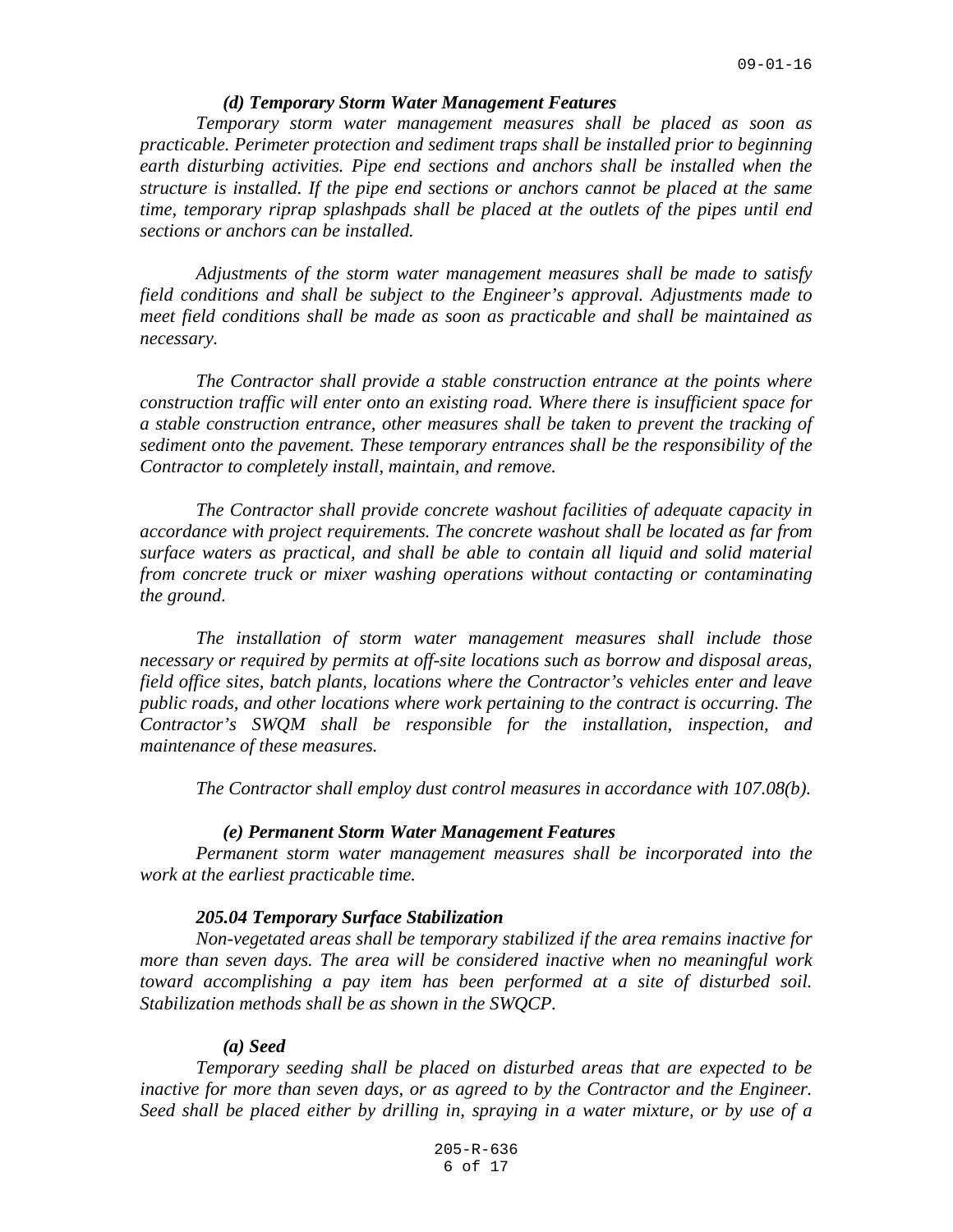*mechanical method which places the seed in direct contact with the soil. Where inaccessible to mechanical equipment, or where the area to be seeded is small, a hand operated cyclone seeder or other approved equipment may be used. Seed shall not be covered more than 1/2 in. Seed may be distributed by a drill seeder, cyclone seeder, hand or other approved equipment which allows for even distribution of the seed. If as a result of a rain event, the prepared seed bed becomes rutted, crusted or eroded, or depressions exist, the soil shall be reworked until it is smooth. Reworked areas shall be re-seeded. All seeded areas shall be mulched within 24 h after seeding.*

*Temporary seed shall be used for surface stabilization and temporary ground cover. Temporary cover mixtures shall be placed and be subject to seasonal limitations as defined herein. This mixture is not intended to be used as a permanent seed mixture. This mixture shall not be used to satisfy the requirements of the warranty bond.*

*The mix shall be spray mulched where the slope is steeper than 3:1. From June 16 through August 31, mulching alone shall be used to stabilize the soil.*

#### *(b) Spring Mix*

*Spring mix shall be used from January 1 through June 15. This mixture shall be applied at the rate of 150 lb/ac. The mix shall consist of oats.*

#### *(c) Fall Mix*

*Fall mix shall be used from September 1 through December 31. This mixture shall be applied at the rate of 150 lb/ac. This mix shall consist of winter wheat.*

*Unless otherwise indicated in the SWQCP, fertilizer shall be spread uniformly over the area to be seeded and shall be applied at 1/2 the rate shown in 621.05(a). Fertilizer shall only be applied during the active growing season March through November.*

# *(d) Mulch*

*Mulch shall be applied uniformly in a continuous blanket at the rate of 2.5 t/ac. If seeded, mulch shall be placed within 24 h after seeding. The percent of moisture in the mulch shall be determined in accordance with 621.14(c).*

*Mulch shall be punched into the soil so that it is partially covered. The punching operation shall be performed longitudinally to the slope. The tools used for punching purposes shall be disks that are notched and have a minimum diameter of 16 in. The disks shall be flat or uncupped. Disks shall be placed a minimum of 8 in. apart. Shaft or axle sections of disks shall not exceed 8 ft in length.*

*The disk for punching shall be constructed so that weight may be added or hydraulic force may be used to push puncher into the ground. An even distribution of mulch shall be incorporated into the soil.*

*On a slope of 3:1 or steeper but flatter than 2:1, or where specified, temporary mulch stabilization shall also be used. Unless otherwise specified, the following types may be used.*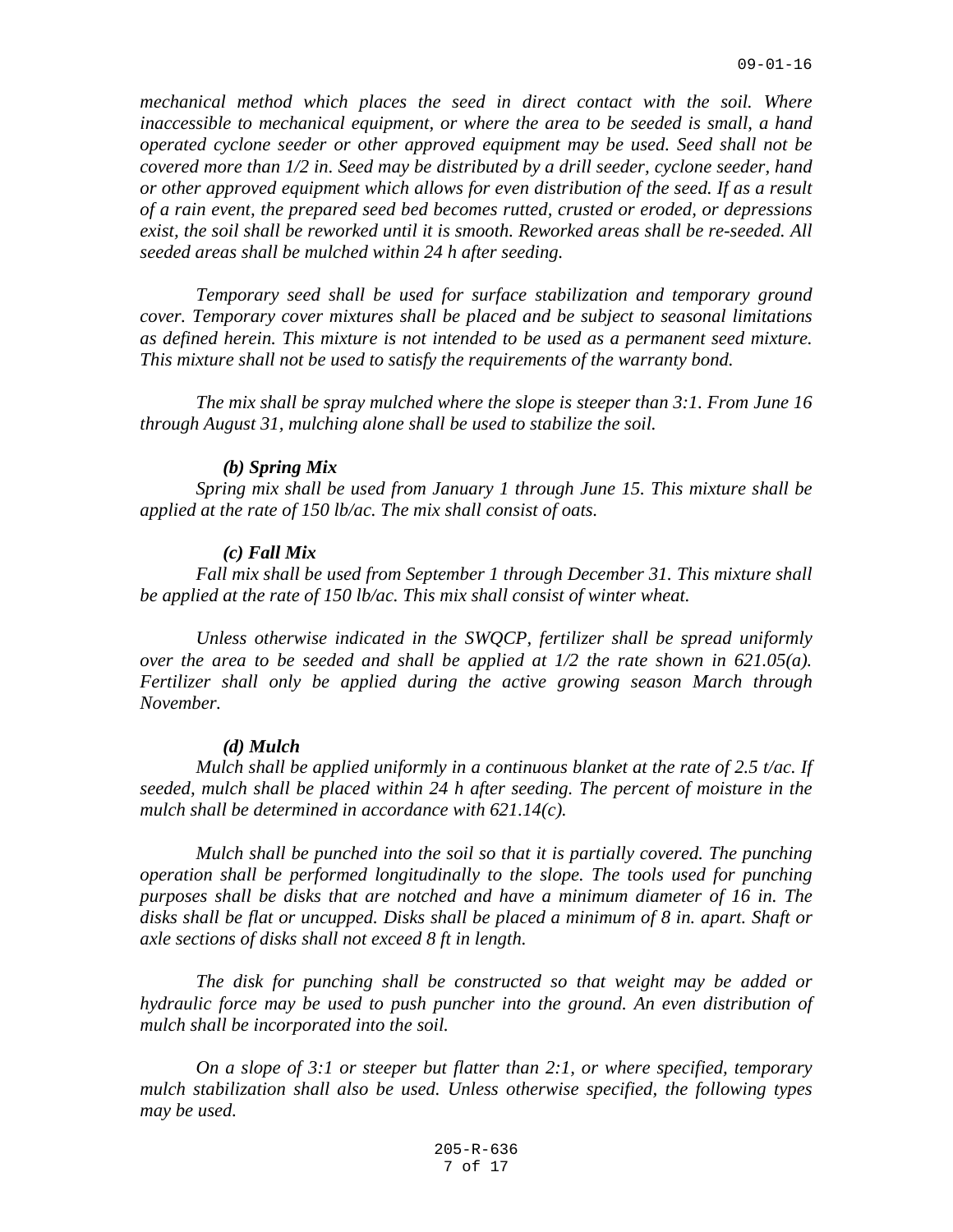### *1. Type A*

*The mulch shall be held in place by means of commercially produced water borne mulch binder product. The product shall be manufactured and used in accordance with all applicable State and Federal regulations. Such product shall be applied in accordance with the manufacturer's written instructions. A copy of the written*  instructions shall be supplied to the Engineer prior to the seeding work. The product *shall include a coverage indicator to facilitate visual inspection for evenness of application. If the mulch fails to stay in place, the Contractor shall repair all damaged areas.*

# *2. Type B*

*The mulch shall be held in place with binder twine fastened down with wooden pegs not less than 6 in. long spaced 4 ft apart. The twine shall be placed parallel to and*  also at  $60^{\circ}$  to the pavement edge in both directions. The distance between the *intersections of the diagonal strands measured along the strands shall be 12 ft. The strand parallel to the pavement shall cross the diagonal strands at their intersections to form equilateral triangles of 12 ft on a side.*

# *3. Type C*

*The mulch shall be held in place with a polymeric plastic net. The plastic net shall be unrolled such that it lays out flat, evenly, and smoothly, without stretching the material. The plastic net shall be held in place by means of staples. The staples shall be driven at a 90° angle to the plane of the soil slope. Staples shall be spaced not more than 4 ft apart with rows alternately spaced. The plastic net shall be secured along the top and bottom of the soil slope with staples spaced not more than 1 ft on center. The ends and edges of the plastic net shall be overlapped approximately 4 in. and stapled. Overlaps running parallel to the slope shall be stapled 1 ft on center and overlaps running perpendicular to the slope shall be stapled at least 3 ft on center. The plastic net shall be placed with the length running from top of slope to toe of slope, or the plastic net shall be placed with the length running horizontally or parallel to the contour.*

*On a slope of 2:1 or steeper, or where specified, a manufactured surface protection product shall be used.*

#### *(c) Manufactured Surface Protection Products*

*The following manufactured surface protection products may be used for covering an area that has not been seeded. Soil cover shall not be used to cover seeded areas. Prior to placing the manufactured surface protection product, the area to be covered shall be free of all rocks or clods of over 1 1/2 in. in diameter, and all sticks or other foreign material, which prevent the close contact of the blanket with the seed bed.*

*After the area has been properly shaped, fertilized, and seeded, the manufactured surface protection product shall be laid out flat, evenly, and smoothly, without stretching the material.*

# *1. Excelsior Blanket*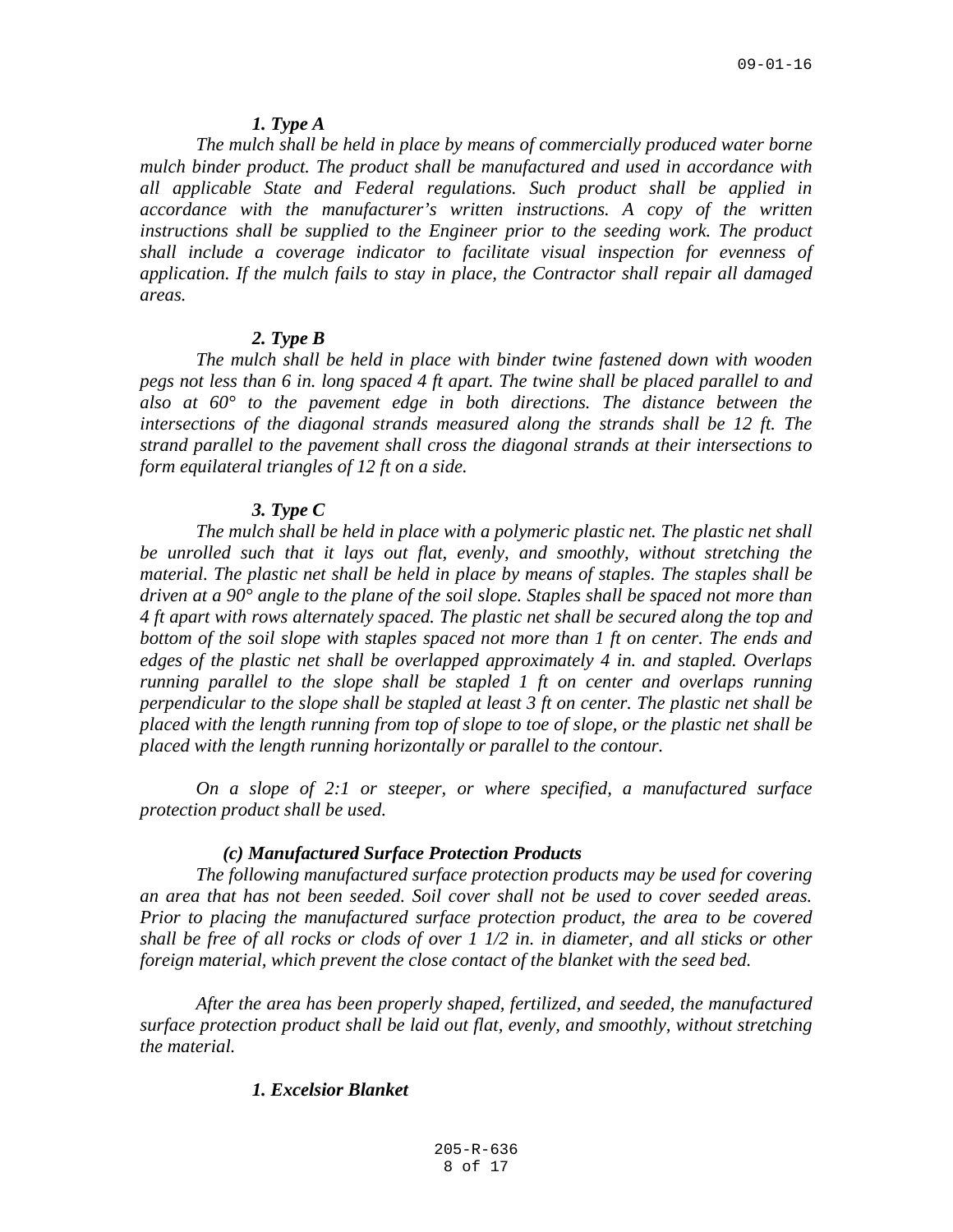*An excelsior blanket may be used as mulch for seeding where seeding is specified or where erosion control blanket is specified. Excelsior blankets shall be placed within 24 h after seeding operations have been completed. Excelsior blankets shall be installed in accordance with the manufacturer's recommendation.*

## *2. Straw Blanket*

*A straw blanket may be used as mulch for seeding where mulched seeding is specified or where erosion control blanket is specified. Straw blankets shall be placed within 24 h after seeding. The straw blanket shall be unrolled over the designated area so that the plastic mesh is on top and the straw fibers are snugly and uniformly in contact with the soil surface. The rolls shall be butted together and stapled in place. The staples shall be driven through the blanket at a 90° angle to the plane of the ground surface.*  Each staple shall anchor the plastic mesh. The staples shall be spaced per the *manufacturer's recommendation.*

*For placement on a slope, the straw blankets shall be placed with the length running from the top of slope to the toe of slope and shall extend a minimum of 3 ft over the crown of the slope. The blanket shall be stapled in accordance with the manufacturer's recommendation.*

*For placement in ditch lines, the straw blanket shall be unrolled parallel to the centerline of the ditch. The blanket shall be placed so that there are no longitudinal seams within 24 in. of the bottom centerline of the ditch. In a ditch line, the blanket shall be stapled in accordance with the manufacturer's recommendation with a minimum of six staples across the upstream end of each roll.*

#### *3. Rolled Erosion Control Products*

*The Contractor shall use degradable RECPs including netting, open weave textile, and erosion control blankets.*

*Seed shall be applied in accordance with 621 unless soil infilling is required.*

*If soil infilling is required, RECP shall be first installed and then seed applied and brushed or raked 1/4 to 3/4 in. of topsoil into voids in the RECP filling the full product thickness. Staples of at least 6 in. in length shall be used to secure the RECP. The RECP shall be unrolled parallel to the primary direction of flow and placed in direct contact with the soil surface. RECP shall not bridge over surface inconsistencies. Edges of adjacent RECP shall be overlapped by 2 to 4 in. Staples shall be placed to prevent seam separation in accordance with the manufacturer's recommendations.*

### *4. Geotextile*

*Disturbed soil shall be covered with geotextile. The covering shall be placed over the exposed soil in a shingle like fashion with a 2 ft minimum overlap covering all loose or disturbed soil. The geotextile, if new, shall be in accordance with 918.02. The geotextile used for soil covering need not be new but shall not have holes or unrepaired rips or tears. All repairs shall be made in accordance with the manufacturer's recommendation.*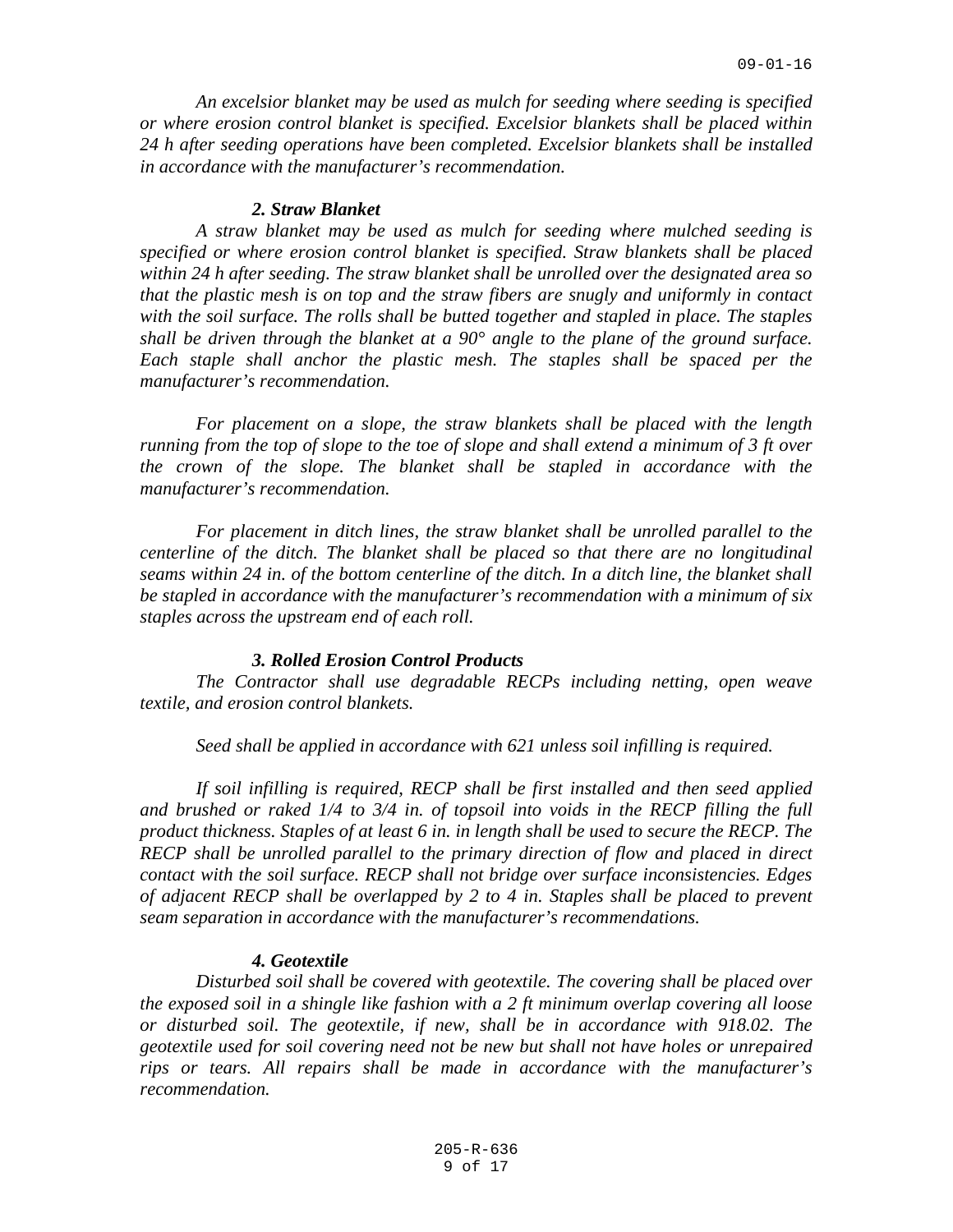## *205.05 Concentrated Flow Protection*

# *(a) Check Dam*

*Check dams and modified check dams shall be constructed as shown on the plans. Geotextile for check dams shall be in accordance with 616 unless otherwise specified. Temporary revetment riprap shall be in accordance with 616. No. 5 and No. 8 filter stone shall be in accordance with 904.*

## *(b) Check Dam, Traversable*

*Traversable check dams shall be composed of straw bales, 8 in. minimum diameter fiber rolls, or 8 in. minimum diameter socks filled with straw, ground wood chips, shredded bark, or other approved material for site specific conditions. Rolls and socks may be stacked in a triangle pattern as shown on the plans. Check dams shall be staked as shown on the plans or as directed by the manufacturer. Check dams shall be configured to eliminate gaps between sections. Straw bales shall be placed such that the bindings are parallel to and not in contact with the ground.*

## *(c) Diversion Interceptors*

*Grading for diversion interceptors shall be in accordance with 203 with the exception that compaction requirements will not apply. The Contractor shall identify the construction areas which shall utilize diversion type A or B. Slope drains shall be provided at the low points of the diversion interceptor. Perimeter diversion, type C shall be installed prior to earth moving activities and shall be immediately stabilized. Type A or B shall be stabilized if anticipated to be left in place for more than seven calendar days.*

## *(d) Sediment Traps*

*Sediment traps shall be constructed with revetment riprap, filter stone and geotextile.*

#### *(e) Sediment Basins*

*Embankment construction shall be in accordance with 203. Temporary revetment riprap used for overflow protection shall be in accordance with 904, unless otherwise indicated in the SWQCP. Sediment basins shall be constructed as shown on the plans, or as indicated in the SWQCP. Sediment basins shall be designed to provide a minimum storage volume to contain the runoff from a 10 year 24 h storm event.*

## *(f) Slope Drains*

*Slope drain pipes shall be lengthened as required due to the construction of the embankment.*

#### *(g) Vegetative Filter Strips*

*Designated vegetative filter strips shall not be disturbed. Small rills that form shall be repaired. Fertilizer shall be applied as indicated in the SWQCP.*

# *(h) Splashpads*

*Splashpads shall be constructed with revetment riprap with geotextile.*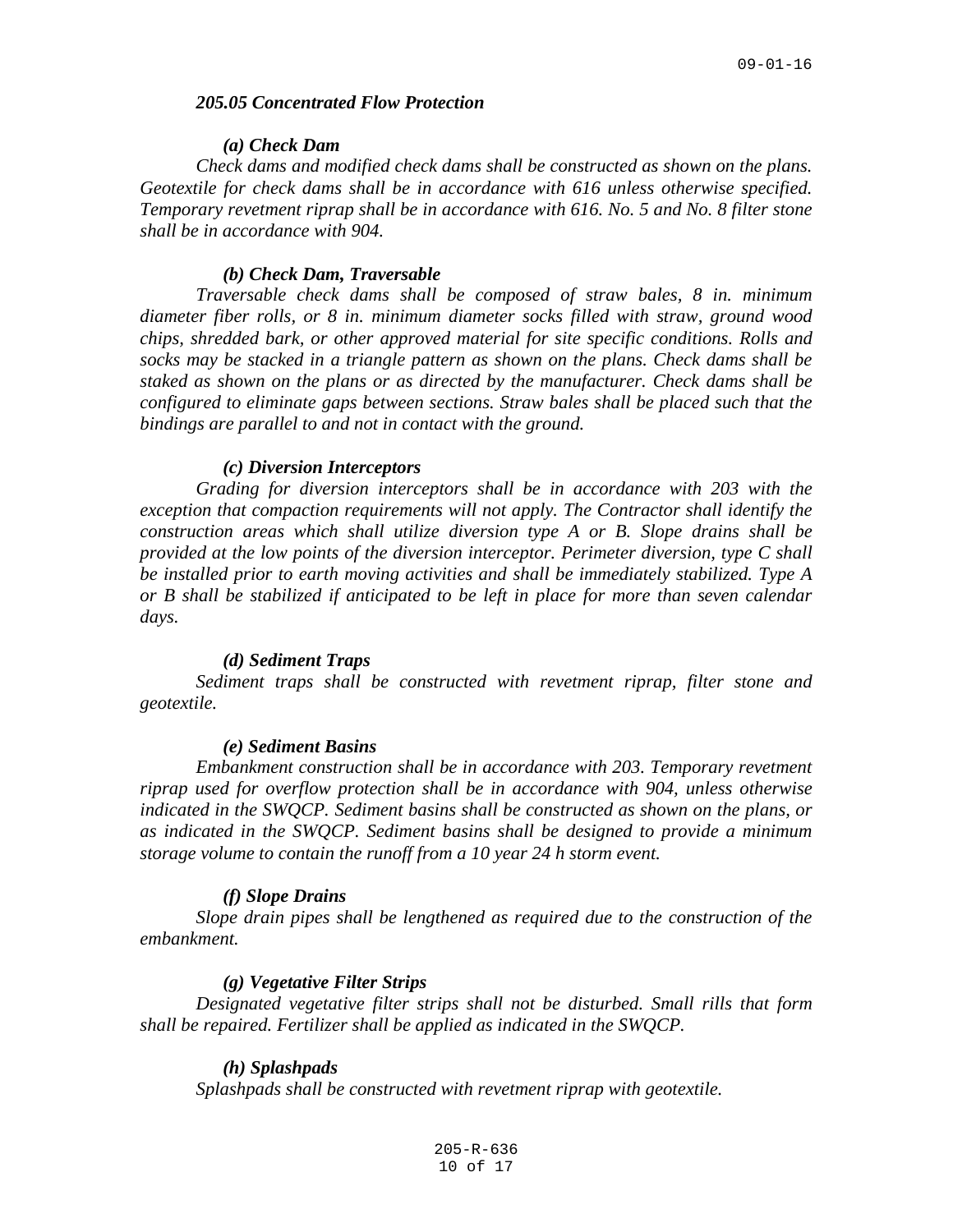#### *(i) Inlet Protection*

*All deck and curb drains shall have sediment control measures when the structure or road is to be used for hauling operations or adjacent to disturbed areas. Copies of all current manufacturers' installation manuals shall be provided prior to installation.*

#### *205.06 Perimeter Protection*

#### *(a) Silt Fence*

*Shipping, handling and storage shall be in accordance with the manufacturer's*  recommendations. The silt fence material shall be in accordance with 918.04. The silt *fence material will be rejected if it has defects, tears, punctures, flaws, deterioration, or damage incurred during manufacture, transportation, storage, or installation. Each roll shall be labeled or tagged to provide product identification.*

*Joints shall be made from the ends of each section of fence wrapped around a wood stake and joined together or other method recommended by the manufacturer. Copies of all current manufacturer manuals shall be provided prior to installation.*

#### *(b) Filter Berm*

*Filter berms shall be constructed of organic mulch, filter sock, or No. 5 and No. 8 filter stone.*

# *205.07 Maintenance*

*Storm water management measures shall be inspected, at a minimum, once every seven days and after a 1/2 in. rain event. Inspections shall be documented and records shall be maintained by the Contractor, to be submitted to the Engineer on the next business day following the inspection. The temporary protection measures shall be remedied within 48 h after inspection or as directed. The Contractor shall rebuild or repair damaged storm water management measures.*

*If conditions do not allow the Contractor access to the location of the storm water management features using normal equipment and maintenance, the Contractor shall submit to the Engineer an acceptable written alternate schedule, within 48 h, to bring the storm water management features back into compliance.*

#### *(a) Silt Fence*

*If the fence fabric tears, starts to decompose, or becomes ineffective, the affected portion shall be replaced. Deposited sediment shall be removed once it reaches 1/2 the height of the fence at its lowest point. Once the contributing drainage area has been stabilized, the Contractor shall remove the fence and sediment deposits, grade the site to blend with the surrounding area, and stabilize the graded area.*

# *(b) Sediment Basin*

*Sediment shall be removed once it has accumulated to 1/2 the design volume. The filter stone around the riser pipe shall be replaced if the sediment pool does not drain within 72 h following a stormwater runoff event.*

# *(c) Filter Berm*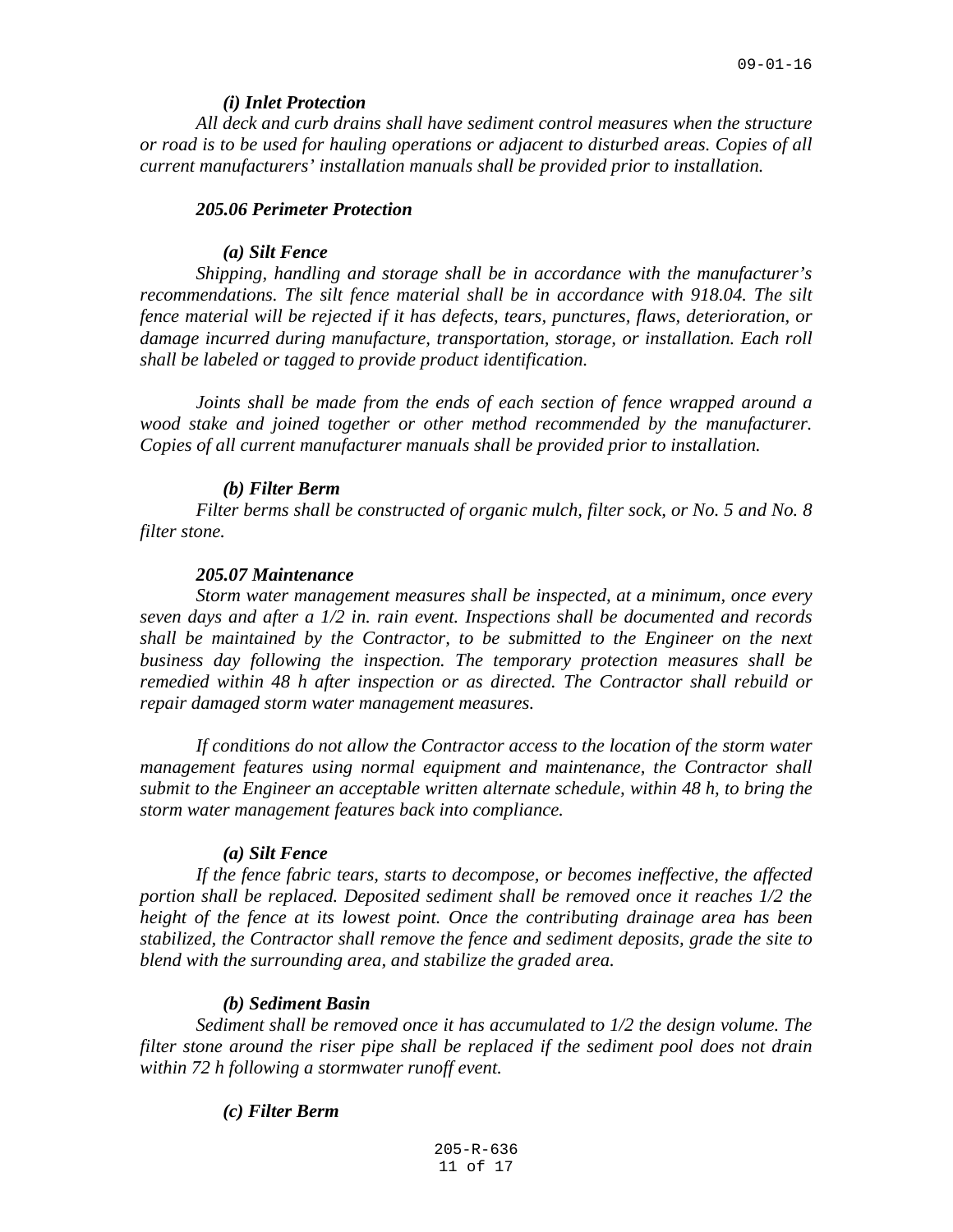*Accumulated sediment shall be removed once it reaches 1/4 of the height of the filter berm. The filter berm shall be inspected to ensure that it is holding its shape and allowing adequate flow. Eroded and damaged areas shall be repaired.*

### *(d) Inlet Protection*

*Accumulated sediment shall be removed once identified and after each storm event. Flushing with water will not be allowed. The sediment shall not be allowed to reenter the paved area or storm drains. Curb inlet inserts shall be cleaned in accordance with the manufacturer's recommendations.*

### *(e) Sediment Traps*

*Following each storm event, the Contractor shall repair slope erosion and piping holes as required. Sediment shall be removed once it has accumulated to 1/2 design volume. The Contractor shall replace the coarse aggregate filter stone if the sediment pool does not drain within 72 h following a storm water runoff event.*

## *(f) Concrete Washout*

*The containment system shall be inspected for leaks, spills, and tears, and shall be repaired or replaced as necessary. The Contractor shall ensure that each containment system maintains adequate capacity. Solidified waste concrete shall be disposed of in accordance with 202.*

#### *(g) Check Dams*

*Sediment shall be removed once it reaches 1/2 the height of the check dam. Sediment shall be removed and disposed of in accordance with 201.03 and 203.08. The Contractor shall rebuild or repair each damaged check dam to maintain the design height, cross section, and control function.*

## *205.08 Quality Adjustments*

*If maintenance deficiencies are not remedied within 48 h after identifying them in the inspection and in accordance with 205.07, the Contractor may be assessed damages for failure to maintain the required storm water management. For each day, during which the following units of storm water management are in an unsatisfactory condition, a quality adjustment, in accordance with 109, will be assessed as shown for each day, per unsatisfactory unit.*

- *(a) Silt Fence: \$100.00 per each contiguous 100 ft section or portion thereof*
- *(b) Check Dam: \$100.00 per check dam*
- *(c) Sediment Basin: \$100.00 per basin*
- *(d) Sediment Trap: \$100.00 per trap*
- *(e) Inlet Protection Devices: \$100.00 per unit*
- *(f) Failure to inspect site per 327 IAC 15-5 requirements: \$100.00 per required inspection*
- *(g) Failure to temporary stabilize non-vegetated areas: \$100.00 per acre or portion thereof*
- *(h) Failure to correct identified deficiencies not defined above: \$100 per day per measure*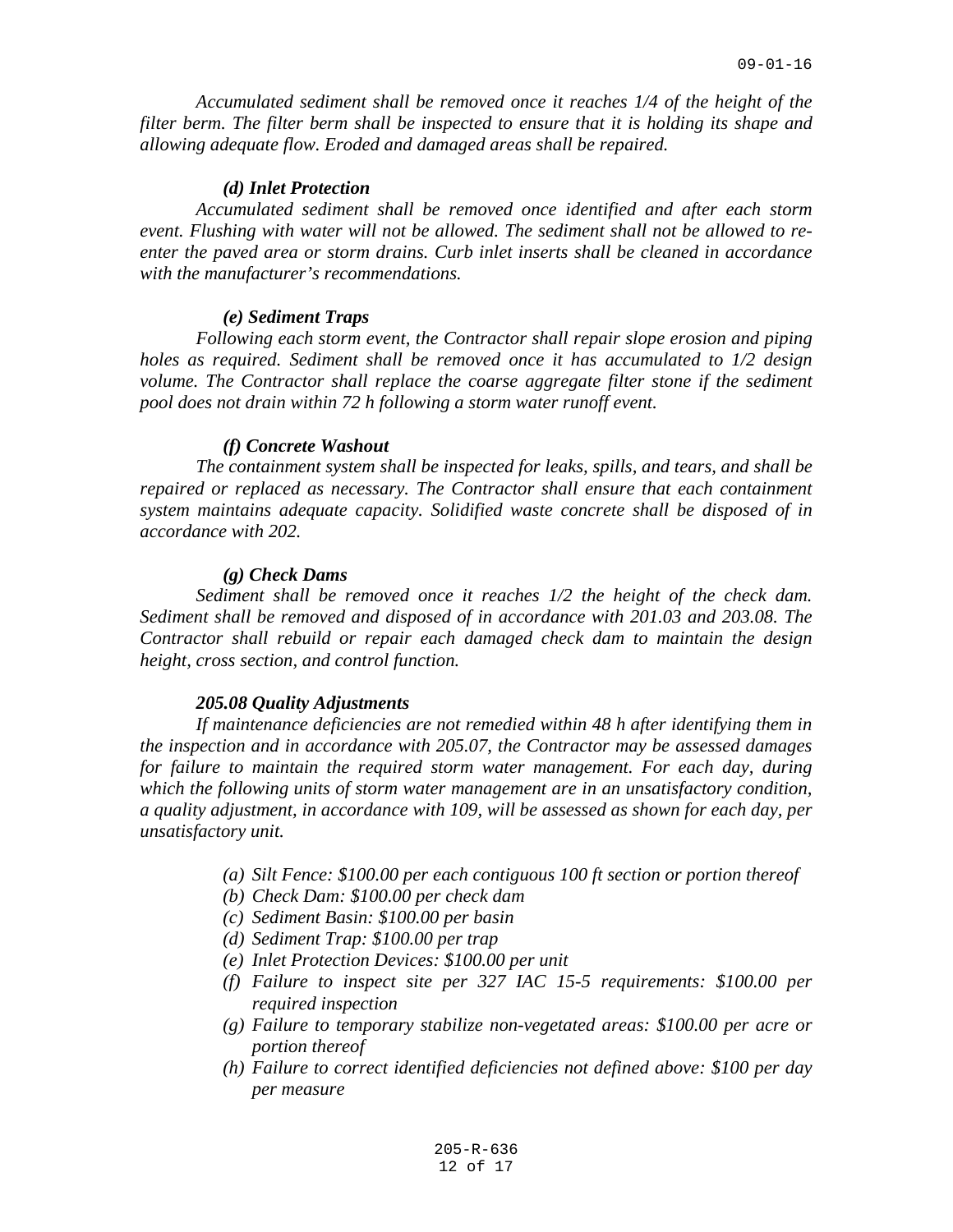*Silt fence will be considered unsatisfactory if the fence material has an exposed cut or tear exceeding 1 ft in length, a seam has separated or the retained sediment exceeds 1/2 of the height of the fence.*

*Check dams, sediment basins and sediment traps will be considered unsatisfactory if they no longer perform their function, or the retained sediment exceeds 1/2 of the design volume.*

*Inlet protection devices will be considered unsatisfactory if they no longer perform their function, or the accumulated sediment exceeds 1/2 of the capacity of the device.*

# *205.09 Removal*

*Storm water management measures shall be removed as soon as an area becomes stable. All storm water management measures shall be removed prior to application for the NOT. The Contractor shall remove and dispose of all excess silt accumulations, dress the area, and reestablish vegetation to all bare areas in accordance with the contract requirements. Use or disposal of storm water management measures shall be as indicated in the SWQCP.*

### *205.10 Method of Measurement*

*Temporary silt fence and traversable check dams will be measured by the linear* 

*foot.*

*Temporary sediment basins, standard metal end sections and temporary inlet protection will be measured by each unit installed.*

*Temporary revetment riprap check dams, temporary revetment riprap, temporary sediment traps, splashpads, temporary filter stone, temporary mulch, No. 2 stone for stable construction entrances, and fertilizer will be measured by the ton.*

*Temporary mulch stabilization, manufactured surface protection products, and temporary geotextile will be measured by the square yard.*

*Temporary seeding will be measured by the pound.*

*Removal of sediment will be measured by the cubic yard.*

*Temporary slope drains will be measured by the linear foot. Measurement will be made for the maximum footage in place at one time, per drain location regardless of the number of times the material is moved.*

*Temporary filter berms and filter sock will be measured by the linear foot complete in place.*

*Revetment riprap and filter stone used in sediment basins will be measured by the ton.*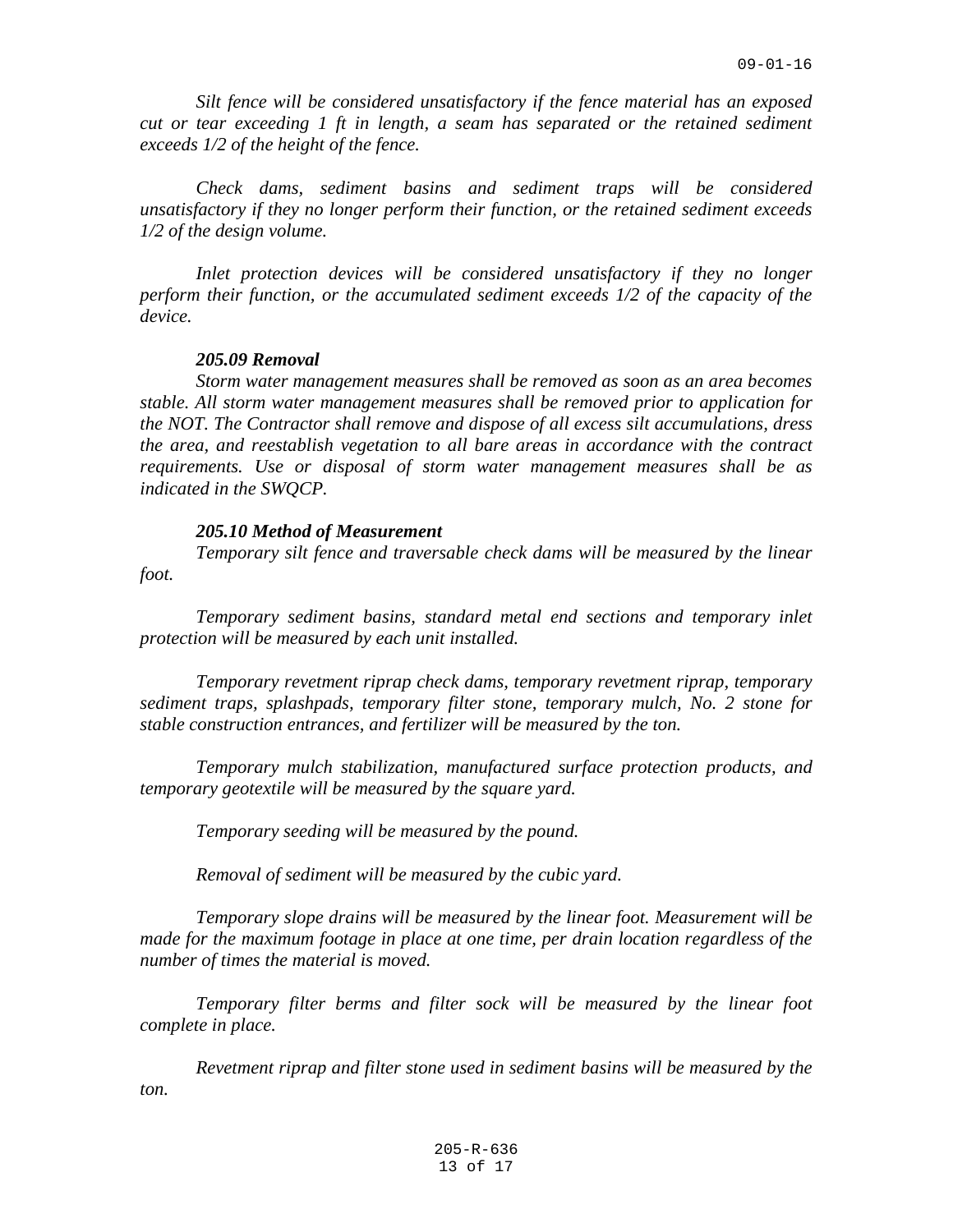*Excavation for detention ponds, temporary sediment traps and temporary sediment basins will be measured as common excavation in accordance with 203.27.*

*Diversion interceptors type A and B, and interceptor ditches will not be measured for payment. Diversion interceptors type C will be measured by the linear foot.*

*Mobilization and demobilization for surface stabilization will be measured per each trip as provided in the submitted and accepted SWQCP.*

*Weekly inspections will be measured by each for inspections conducted after the contract completion date.*

*SWQCP Preparation and Implementation Level 1 and Level 2 will not be measured.*

*BMPs used at the off-site locations designated in 205.03 and concrete washouts will not be measured for payment.*

### *205.11 Basis of Payment*

*The accepted quantities of silt fence and traversable check dams will be paid at the established unit price per linear foot.*

*Temporary sediment basins, standard metal end sections, and temporary inlet protection will be paid at the established unit price per each unit installed.*

*Temporary revetment riprap check dams, temporary revetment riprap, temporary sediment traps, splashpads, temporary filter stone, temporary mulch, No. 2 stone for stable construction entrances, and fertilizer will be paid at the established unit price per ton.*

*Temporary mulch stabilization, manufactured surface protection products, and temporary geotextile will be paid at the established unit price per square yard.*

*Temporary seeding will be paid at the established unit price per pound.*

*Removal of sediment will be paid at the established unit price per cubic yard.*

*Temporary slope drains, temporary filter berms, and filter sock will be paid at the established unit price per linear foot.*

*Revetment riprap and filter stone used in sediment basins will be paid at the established unit price per ton.*

*The accepted quantities of excavation for detention ponds, temporary sediment traps, and temporary sediment basins will be paid for as common excavation in accordance with 203.28.*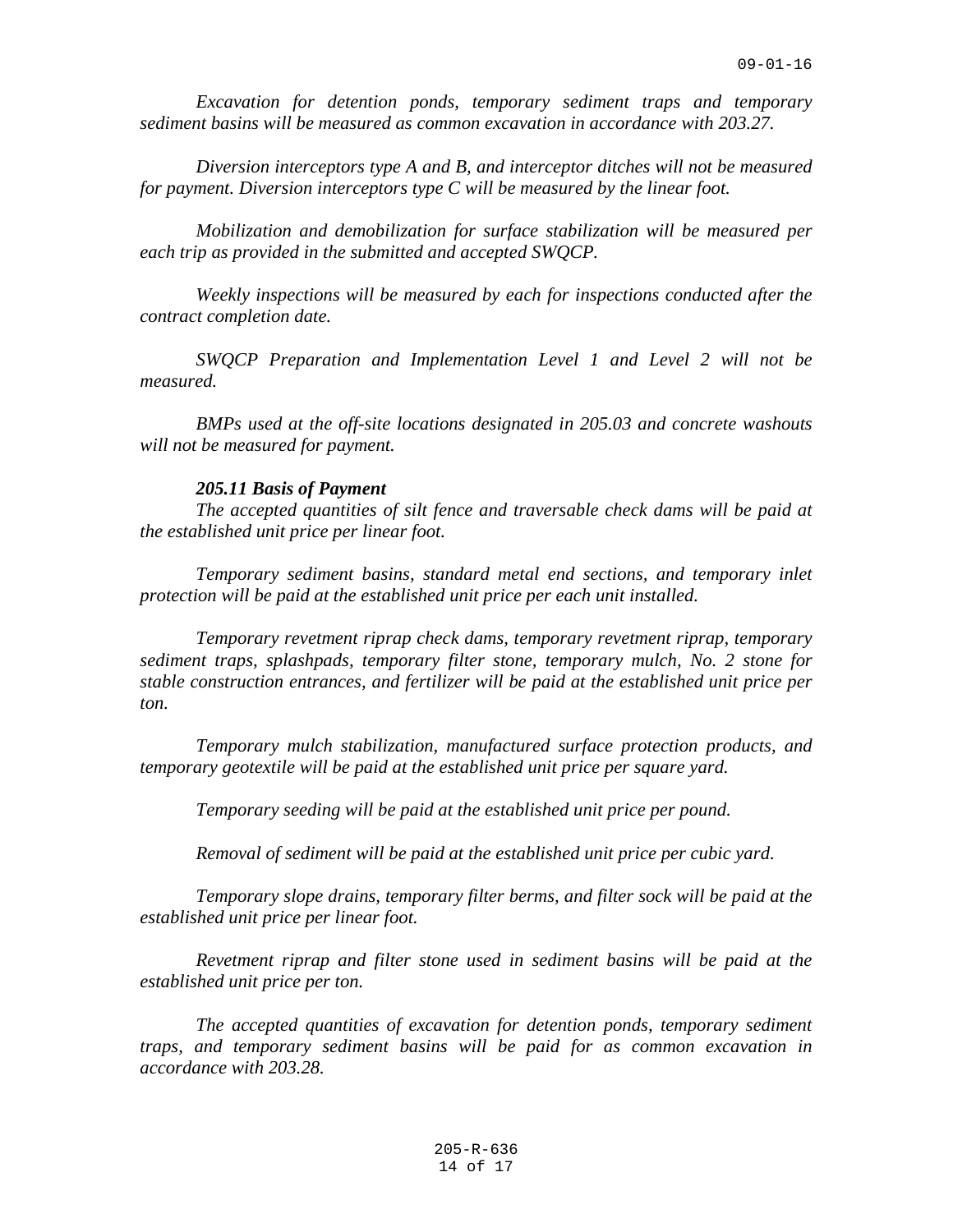*Diversion interceptors type C will be paid at the established unit price per linear foot.*

*Payment for mobilization and demobilization for surface stabilization will be paid at the established unit price per each and will be made for the initial movement to the project site, and for each occurrence as indicated in the submitted and accepted SWQCP, or as directed.*

*Weekly inspections will be paid at the established unit price per each for inspections conducted after the contract completion date. No payment will be made for inspections during the time when liquidated damages in accordance 108.09 are assessed.*

*The Department will include the pay item Storm Water Management Budget, with an established dollar amount, in the proposal to pay for BMP work. This established amount is the Department's estimate of the total cost of the BMP work required to be performed for the contract. The established amount shown in the proposal is included in the total bid amount. The Department will pay for those items installed and listed with established prices for the quantities installed as indicated in the submitted and accepted SWQCP. If the BMP work exceeds the Department's estimated amount, the additional BMPs shall be explained and submitted as a revision to the SWQCP. The additional work*  will be reviewed for acceptance in accordance with 104.03 except that the additional *BMP work will be paid at the pre-determined established prices shown.*

*The Department will pay to replace BMPs that have failed during a rain event at the unit price shown in 205.11 if those BMPs had been adequately designed based on the watershed, installed correctly, and maintained as necessary.*

*The item SWQCP Preparation and Implementation Level 1 will be paid when a Level 1 SWQM is designated in the contract documents. The item SWQCP Preparation*  and Implementation Level 2 will be paid when a Level 2 SWQM is designated in the *contract documents. The item SWQCP Preparation and Implementation Level 1, or Level 2 will be paid as a lump sum. After the SWQCP has been submitted, 25% of the SWQCP Preparation and Implementation bid price will be paid. If the SWQCP is submitted in phases, 25% of the SWQCP Preparation and Implementation bid price will be paid after the first phase of the SWQCP has been submitted. The balance will be paid as the plan is implemented over the life of the contract.*

*Items shown with an established price will be paid at the prices shown. If any of the following items are shown in the schedule of pay items the bid item and price will prevail over the established prices shown.*

*Payment will be made under:*

| Pay Item | Pay Unit<br>Symbol | <b>Established</b><br><b>Price</b> |
|----------|--------------------|------------------------------------|
|          |                    |                                    |
|          |                    |                                    |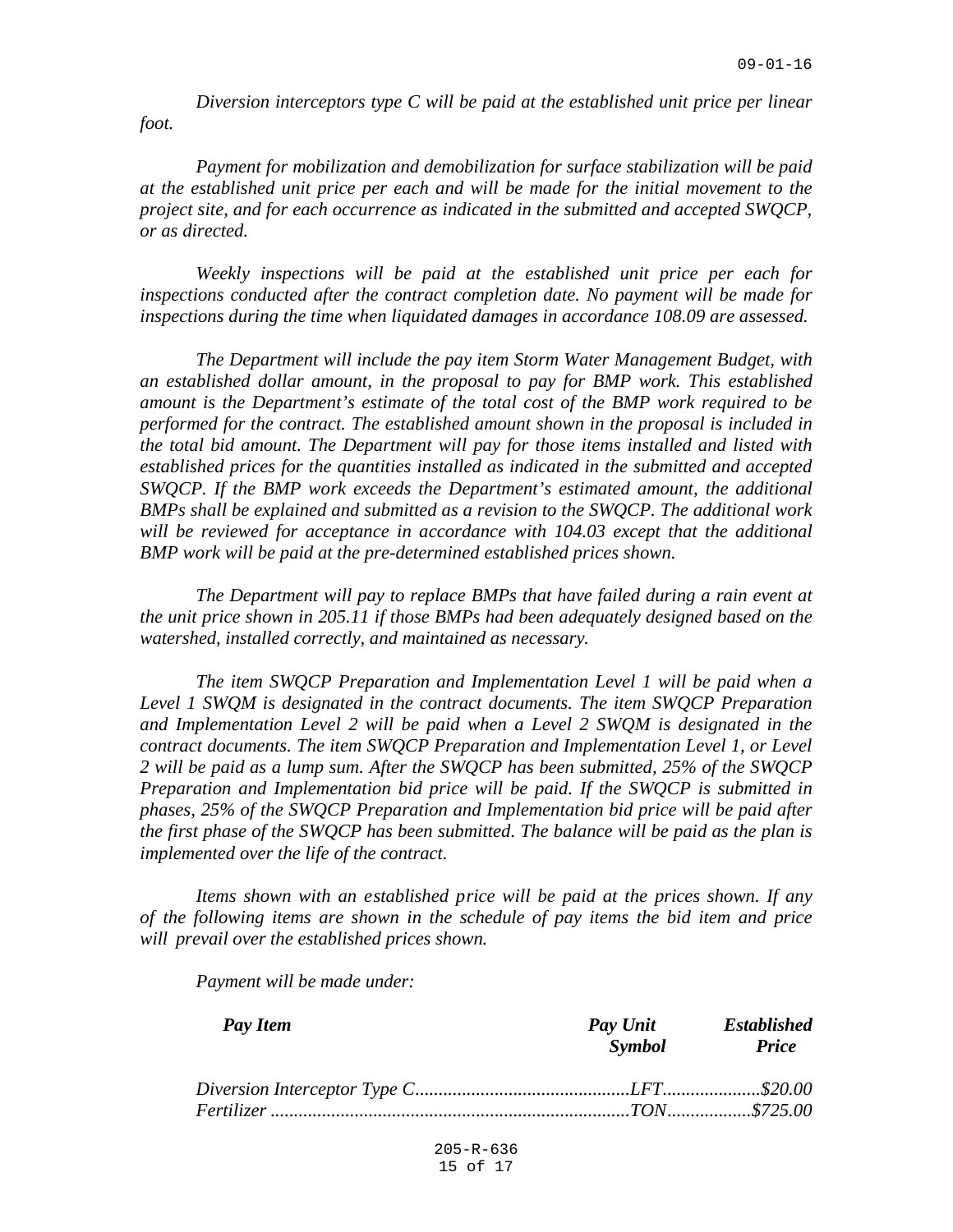| Filter Sock                                     |  |
|-------------------------------------------------|--|
|                                                 |  |
| Mobilization and Demobilization for             |  |
|                                                 |  |
|                                                 |  |
|                                                 |  |
|                                                 |  |
|                                                 |  |
|                                                 |  |
| SWQCP Preparation and Implementation, Level 1LS |  |
| SWQCP Preparation and Implementation, Level 2LS |  |
|                                                 |  |
|                                                 |  |
|                                                 |  |
|                                                 |  |
|                                                 |  |
|                                                 |  |
|                                                 |  |
|                                                 |  |
|                                                 |  |
|                                                 |  |
|                                                 |  |
|                                                 |  |
|                                                 |  |
|                                                 |  |
|                                                 |  |
|                                                 |  |

*The cost associated with revisions to permits shall be included in the cost of SWQCP Preparation and Implementation.*

*The cost for trenching, backfilling, posts, fencing, and all necessary incidentals shall be included in the cost of the pay item for temporary silt fence.*

*The cost for stakes, trenching, backfilling, posts, and all necessary incidentals shall be included in the cost of the pay item for temporary check dams, traversable.*

*The payment for temporary sediment basin shall include all costs involved with construction of the basin except for excavation, revetment riprap, and filter stone.*

*The payment for temporary sediment trap shall include all costs involved with construction of the trap except for excavation.*

*Temporary entrances utilized by the Contractor for borrow and waste areas will not be paid for directly.*

*The costs for diversion interceptor types A and B and interceptor ditches shall be included in the cost of the earth moving items.*